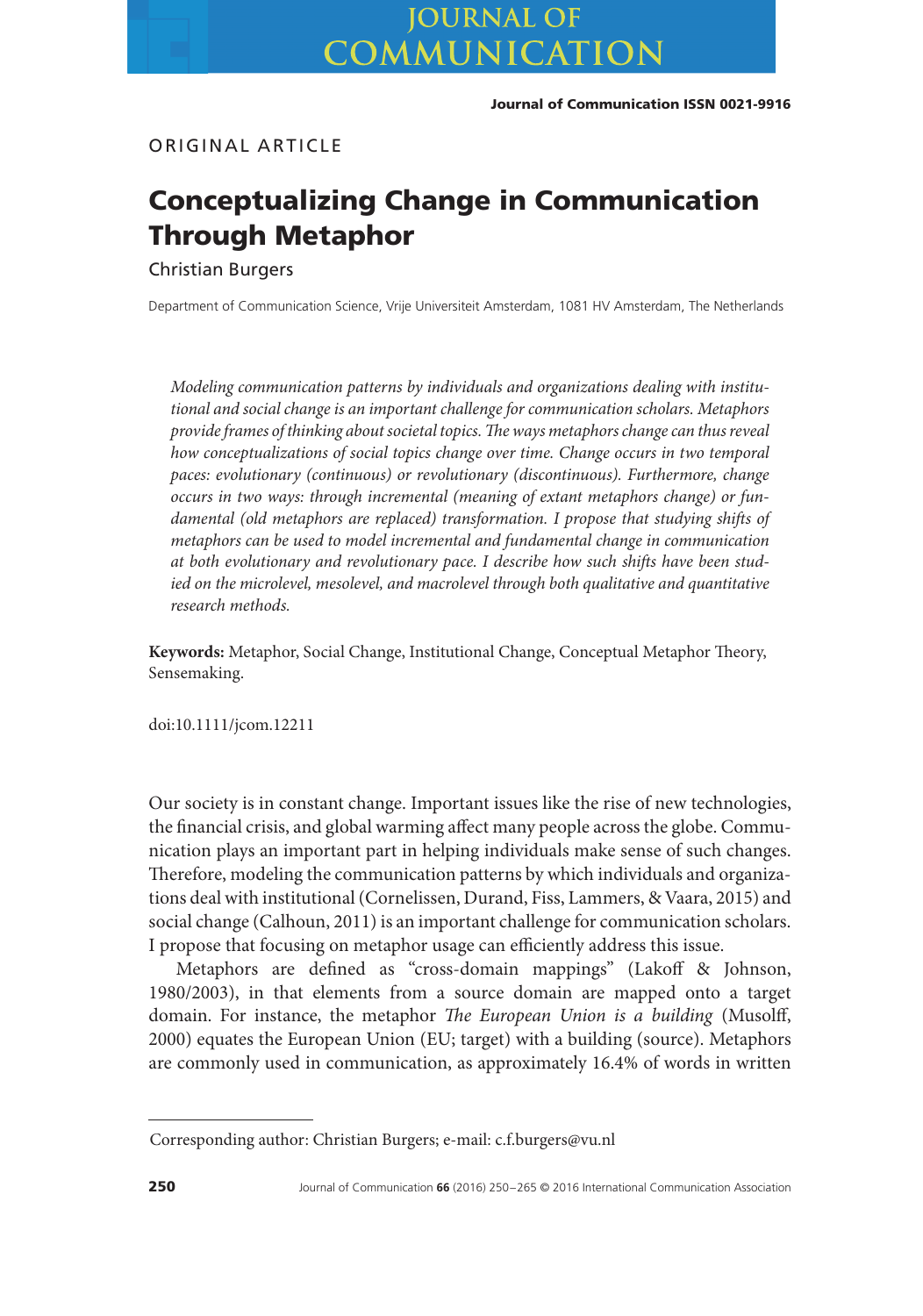news, 7.7% of words in interpersonal conversations, and 18.5% of words in academic texts are metaphoric (Steen, Dorst, Herrmann, Kaal, & Krennmayr, 2010a).

According to Conceptual Metaphor Theory (CMT; Lakoff & Johnson, 1980/2003), most linguistic metaphors are not used randomly. Instead, metaphors in language typically cluster under larger conceptual structures referred to as "conceptual metaphors." Linguistic expressions like *the Common European House*, *the euro's architects*, and *a closed-exit scenario* all evoke the underlying conceptual structure comparing the EU to a building (Musolff, 2000). This implies that metaphors provide frames of thinking about societal topics (e.g., EU), by highlighting particular aspects of the target while obscuring others. Because frames of thinking about the old situation shift in the context of change, focusing on the metaphors through which these frames of thinking are expressed in language is an efficient way to model change in communication.

Next to the object of change (in our case: metaphor usage), conceptualizations of change need to specify two other core elements: (a) the time span involved and (b) the nature of the transformation (Rensink, 2002). First, change can occur in two temporal paces: evolutionary (slowly, continuous) and revolutionary (swiftly, discontinuous; Greenwood & Hinings, 1996). Evolutionary change occurs when metaphors are used over longer time spans during which their meaning is adjusted and negotiated, leading to slow change (cf. Smith, Caputi, & Crittenden, 2012). Revolutionary change, in contrast, occurs when new metaphors or alternative interpretations of extant metaphor are introduced at once to deal with sudden rapid developments (e.g., new technological developments, cf. Campbell & La Pastina, 2010).

Second, two types of transformation are identified: incremental and fundamental (Armenakis & Bedeian, 1992). Incremental change implies that the meaning of an extant metaphor changes, in that it is renegotiated (interpretation of extant metaphor changes) and/or extended (new interpretation is added to extant interpretation). In the example of the *EU is a building* metaphor, an incremental change was when perspectives on the EU shifted from a building under construction (e.g., *laying the foundations for the EU*) to a completed building with structural deficiencies (e.g., *closed exit*, Musolff, 2000). Fundamental change, in contrast, suggests differences between metaphors, in that old metaphors are replaced by new metaphors. In the example of the *EU is a building* metaphor, a fundamental change would be if this metaphor is actively replaced with a different metaphor, such as the *EU is a family* (Musolff, 2006).

A metaphor-based approach to change in communication can be modeled onto the two dimensions of pace and type of change. Furthermore, because metaphors can be used to discuss any issue, this metaphor-based approach can be used across the three levels of analysis of micro, meso, and macro. First, the approach can be used to model change at microlevel communication processes (e.g., interpersonal communication). Examples include focusing on the ways in which individuals make sense of change within their personal lives (e.g., coping with life-changing events like an illness diagnosis). Second, the approach can be used for mesolevel changes at the level of organizations (e.g., by modeling the ways in which organizations communicate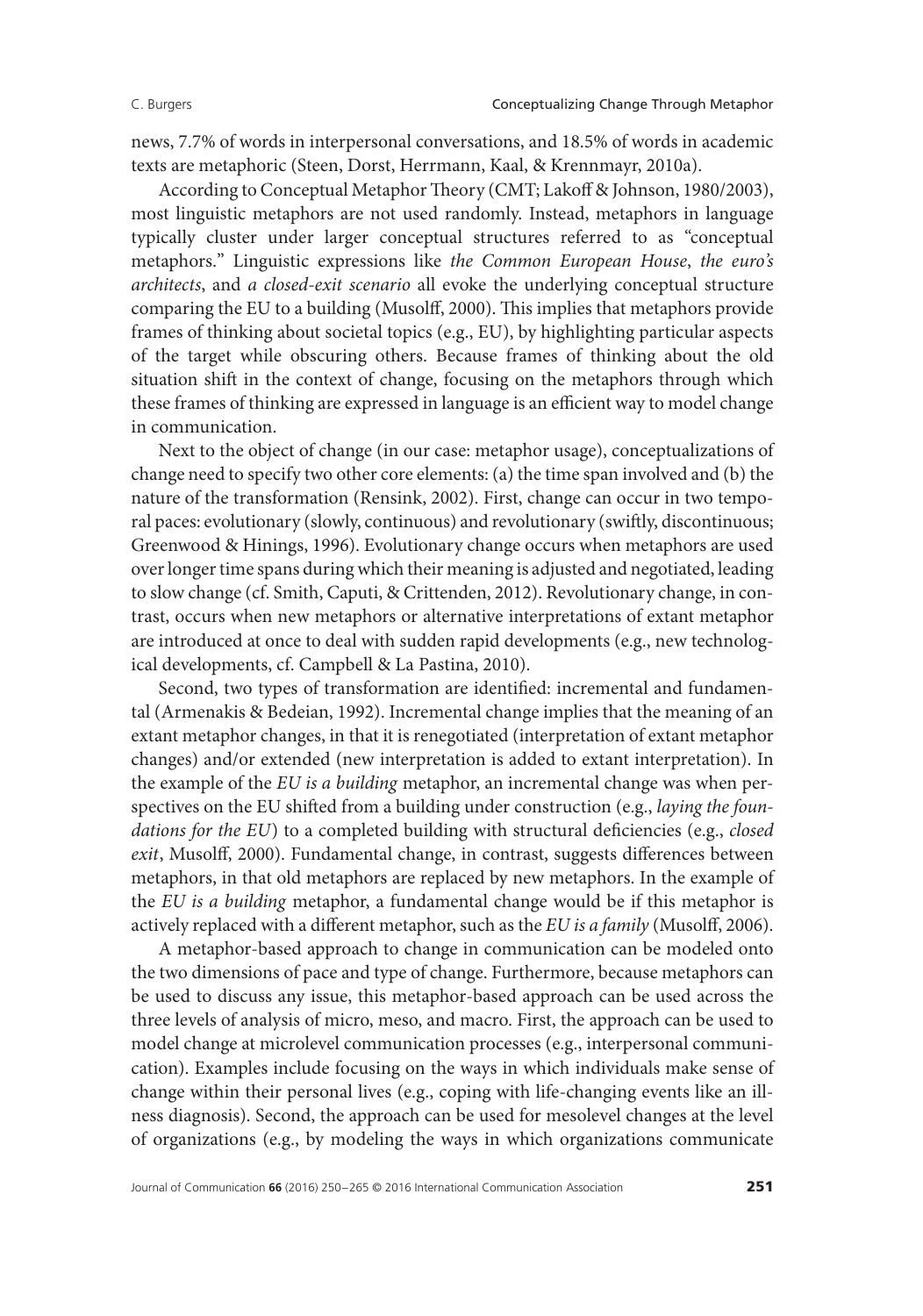about organizational change). Furthermore, the approach can also be used to study change in communication at a macrolevel. This for instance includes public discourse in which societal and political actors try to change the ways in which important topics are discussed (see Table 1 for an overview and short examples of the different types of change across the different levels of analysis).

In the next sections, I focus in detail on the different ways in which change can be modeled through metaphors and discuss various research methods used by communication scholars to study these processes.

### **Incremental change**

Incremental change deals with the ways in which the same metaphor changes its meaning over a longer period of time (evolutionary incremental change) or in response to a sudden event (revolutionary incremental change). In incremental change, a specific metaphor stays in place (i.e. the same cross-domain comparison continues to be used), but the meaning of this metaphor changes. Incremental change can come in four different forms: (a) The metaphor itself may undergo such a social change; (b) semantic associations with a metaphor can change; (c) a metaphor can be recontextualized; and (d) old metaphors can be used to discuss new social phenomena.

First, according to the Career of Metaphor Theory (Bowdle & Gentner, 2005), all metaphors undergo an incremental change themselves: Metaphors that are first introduced are novel, which means that recipients have to actively seek how the source and target domains are connected. Novel metaphors are thus processed by comparison, in that recipients have to actively compare source and target to determine how they are related. In that way, novel metaphors work like a sort of puzzle, the solving of which can generate pleasure (Giora et al., 2004). Novel metaphors can attract attention to familiar information, and work as a spur for conversations on difficult or taboo topics (Hoeken, Swanepoel, Saal, & Jansen, 2009).

When metaphors have been in use over a longer period of time, they become conventionalized.Then, recipients no longer have to think about the connections between source and target, but immediately solve the metaphor. These conventional metaphors are processed by categorization, because the metaphoric connection is already stored in the recipient's mental lexicon (Bowdle & Gentner, 2005; Steen, 2011). Such conventional metaphors can make complex, abstract concepts more concrete by providing familiar images (Burgers, Konijn, Steen, & Iepsma, 2015). In this way, the conventional and familiar image can act as an anchor to ground complex and abstract information.

A good example of a metaphor that has undergone a career from novel to conventional is the "desktop metaphor" used in graphical user interfaces (GUI) of personal computers. When describing the history of the personal computer, Isaacson (2014) shows how Steve Jobs introduced the GUI of a "desktop" to the realm of personal computers. When Jobs first came across the idea in the early 1980s, he was enthused about ordering documents on a computer using the desktop metaphor with files that can be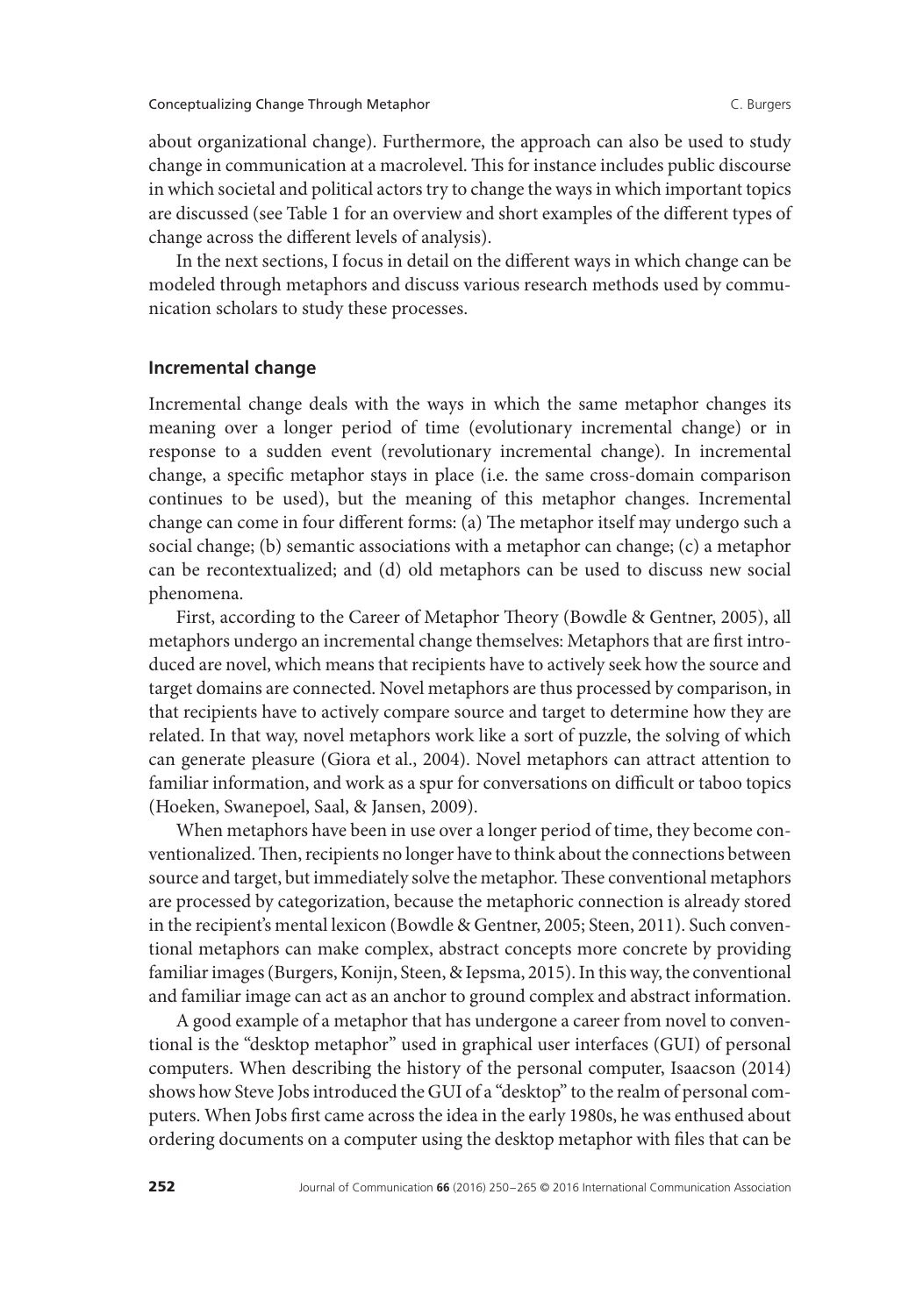| Level of   |                                                                                                                                                                                                           | Evolutionary Change                                                                                                         |                                                                                                                                                               | Revolutionary Change                                                                                                                                                        |
|------------|-----------------------------------------------------------------------------------------------------------------------------------------------------------------------------------------------------------|-----------------------------------------------------------------------------------------------------------------------------|---------------------------------------------------------------------------------------------------------------------------------------------------------------|-----------------------------------------------------------------------------------------------------------------------------------------------------------------------------|
| analysis   | Incremental                                                                                                                                                                                               | Fundamental                                                                                                                 | Incremental                                                                                                                                                   | Fundamental                                                                                                                                                                 |
|            | and/or extended over long time<br>Extant metaphors renegotiated<br>period                                                                                                                                 | Metaphors are replaced over long<br>time period                                                                             | specific and/or sudden events<br>Extant metaphors renegotiated<br>and/or extended in light of                                                                 | Metaphors are replaced in light of<br>specific and/or sudden events                                                                                                         |
| Microlevel | to a journey re-negotiated over<br>Extant metaphor comparing love<br>relationship (from bumpy                                                                                                             | Extant metaphor love is a journey<br>relationship (to love is a filing<br>at age 20 replaced over                           | Extant metaphor comparing love<br>to a journey renegotiated after<br>specific event (from bumpy                                                               | love is a filing cabinet after death<br>replaced after sudden event (to<br>Extant metaphor love is a journey                                                                |
|            | rollercoaster ride at age 20 to<br>steady cruise at age 40                                                                                                                                                | cabinet at age 40)                                                                                                          | rollercoaster ride to steady cruise<br>after marriage)                                                                                                        | of loved one)                                                                                                                                                               |
| Mesolevel  | Extant metaphors on problems<br>holding back career                                                                                                                                                       | Extant metaphors on problems<br>holding back career                                                                         | Extant metaphors on problems<br>holding back career                                                                                                           | Extant metaphors on problems<br>holding back career                                                                                                                         |
|            | glass ceiling in mid 1980s to glass<br>renegotiated over time (from<br>opportunities for women<br>$\emph{cliff}$ in end 1990s)                                                                            | (problem is glass ceiling in mid<br>(problem is labyrinth in 2000s)<br>1980s) replaced over time<br>opportunities for women | renegotiated after specific event<br>(from glass ceiling to glass door<br>when first female manager is<br>opportunities for women                             | (from glass ceiling to labyrinth<br>when first female manager is<br>replaced after specific event<br>opportunities for women                                                |
|            |                                                                                                                                                                                                           |                                                                                                                             | hired in top position at<br>company                                                                                                                           | hired in top position at<br>company                                                                                                                                         |
| Macrolevel | Extant metaphor European Union<br>is building renegotiated over<br>structural deficiencies in late<br>ate 1980s to<br>time (from building under<br>completed building with<br>construction in 1<br>1990s) | with European Union is family in<br>Extant metaphor European Union<br>is building in 1990s replaced<br>2000s                | specific event (e.g., signing treaty<br>Extant metaphor European Union<br>changes a flirt to a marriage<br>is family renegotiated after<br>between countries) | disciplines specific member with<br>Extant metaphor European Union<br>European Union is family after<br>specific event (e.g., when EU<br>is building replaced with<br>fine) |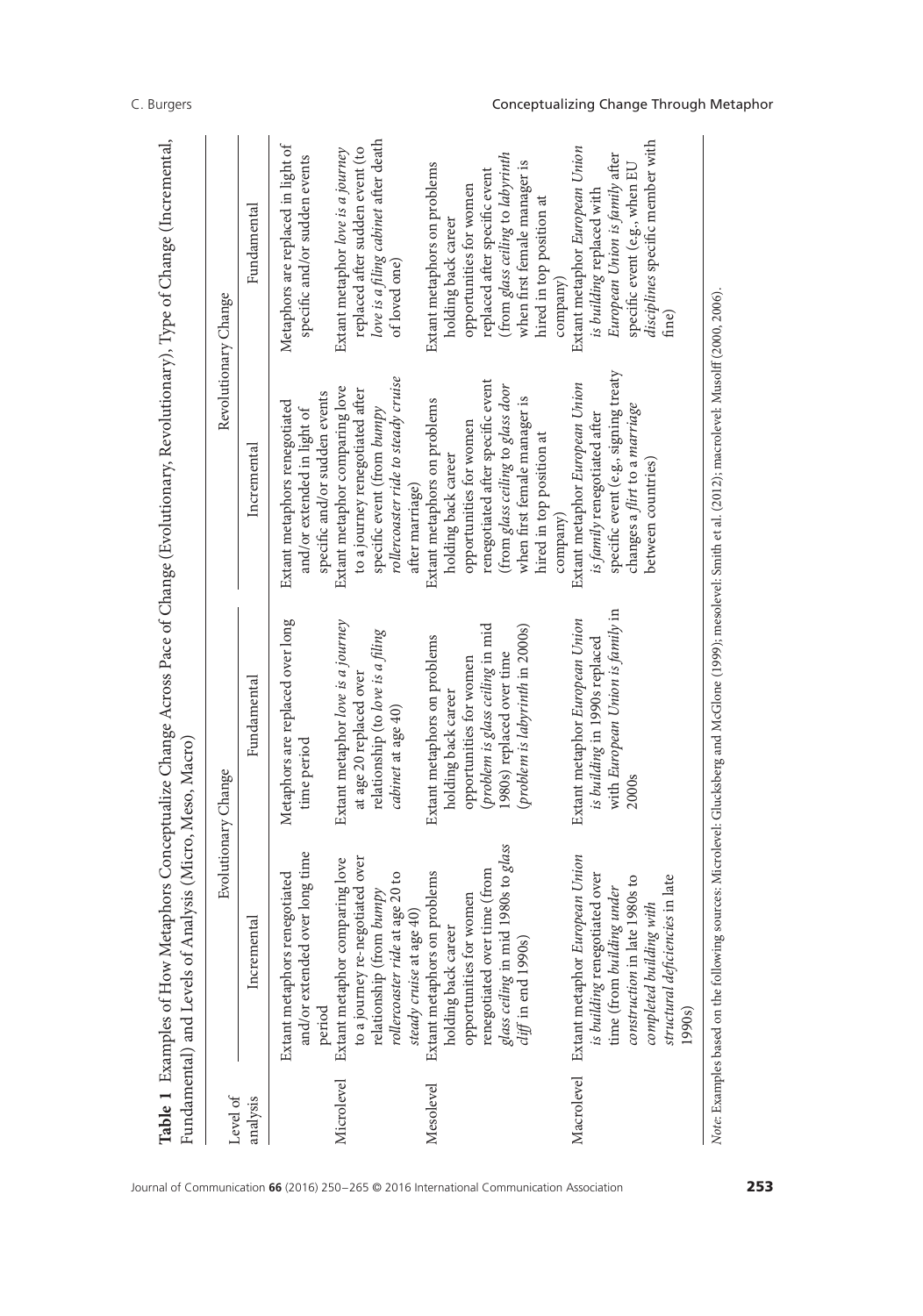stored into folders, a trash can, etc. Thus, in the early 1980s, the desktop metaphor was novel and exciting. Today, however, this metaphor has become conventionalized as computer users across the globe using either a Windows, a MacOS, or a Linux operating system have been exposed to the desktop for quite some time.

Some scholars have argued to expand the novel–conventional dichotomy with a third type of metaphor: discourse metaphors, which can be positioned in between novel and conventionalized metaphors (Zinken, 2007). Discourse metaphors are defined as "a relatively stable metaphorical projection that functions as a key framing device within a particular discourse over a certain period of time" (Zinken, Hellsten, & Nerlich, 2008, p. 363). An example of a discourse metaphor is the metaphor comparing the EU to a building. This metaphor is not novel, because—as we have seen—it has been in use for some time. Yet, at the same time, the metaphor is also not conventionalized. After all, the different items (e.g., *euro* and *architects*) in expressions like *the euro's architects* do not form a fixed expression that is lexicalized in the dictionary. As such, a discourse metaphor is a metaphor that is in between novel and conventional.

Zinken et al. (2008) argue that discourse metaphors have three important characteristics: (a) they use cultural knowledge, (b) they have a basis in both social interaction and individual cognitive processes, and (c) they can be used across languages. In this way, discourse metaphors typically use familiar cultural knowledge to communicate about unknown and abstract concepts, which is subsequently established in discourse through communications. This does not, however, mean that discourse metaphors remain stable over time. Instead, their meaning may shift subtly.

One important way in which the meaning of particular metaphors can shift over time is through a change in semantic associations (cf. Musolff, 2014; Nerghes, Hellsten, & Groenewegen, 2015). In some cases, this occurs over a long time period. One qualitative study, for instance, tracks the use of the negative metaphor of "parasites" to characterize political and social adversaries over various centuries (Musolff, 2014). Results show that the notion of "parasite" started out in the 16th century to denote a "social concept of sponging," thereby referring to freeloaders. These freeloaders were seen to mainly have a negative effect of people's resources and were treated as an object of derision. Yet, at the end of the 18th century, the word "parasite" was metaphorically used to denote individual political adversaries. In the 19th century, this metaphor was extended to also include entire groups, leading to the racist connotation it still carries today. In this way, the semantic associations of the parasite metaphor have shifted subtly over time, leading to changes in meaning (Musolff, 2014).

Yet, not every change in semantic associations occurs over such a long time period of various centuries. Nerghes et al. (2015) for instance study the evolution of *toxic* metaphors in newspaper reports of the recent financial crisis over the time period 2006–2011. In this study, the authors collected all instances of *toxic* metaphors in three English-language newspapers. Subsequently, they created semantic networks for each of the three newspapers using computer-automated analyses. In this approach,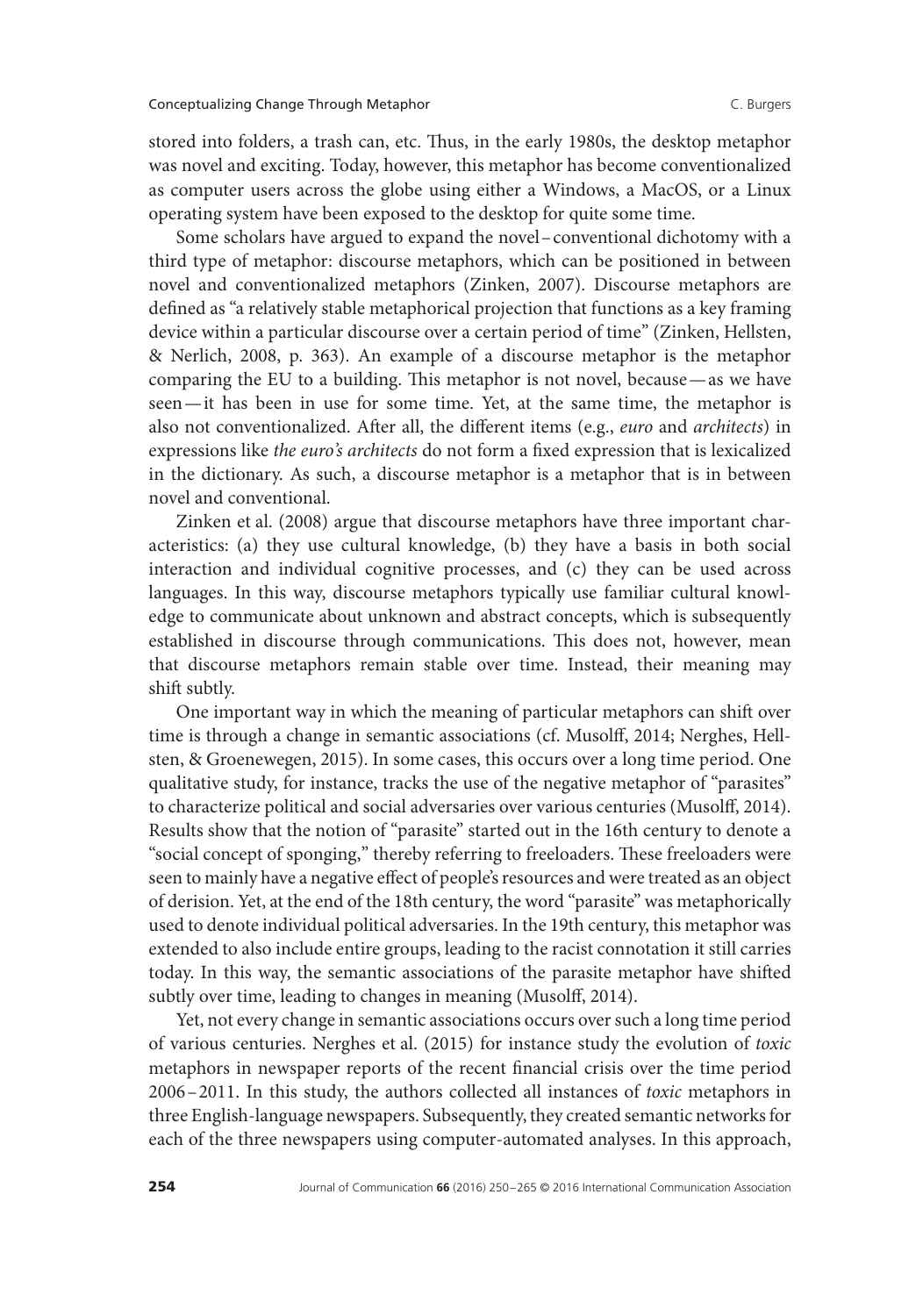the newspaper texts were translated into networks of concepts, indicating which concepts were used with the *toxic* metaphor and how these concepts were related. They found that, at the start of the financial crisis, most newspapers used relatively generic and unspecified instances of these metaphors (e.g., by referring to *toxic waste*). As the financial crisis developed, the metaphors become more specific and started to target specific financial instruments (e.g., by referring to *toxic mortgages* or *toxic loans*). Thus, semantic associations with specific metaphors can also change over a relatively short time frame, in response to specific events (e.g., financial crisis).

In the examples listed so far, a change in semantic meaning meant that a specific semantic association shifts or is added to a metaphor. In some cases, however, semantic associations can also disappear over time. One study shows how individuals change their associations with new technologies and innovations when these become commonly used (Matlock, Castro, Fleming, Gann, & Maglio, 2014). The case study focused on the differential metaphors used by US Internet users in 1996 (when the Internet was a new phenomenon) and in 2013 (when it was an established phenomenon). In 1996, many participants used the metaphor of seeing the virtual Internet as a physical space, by using motion verbs like "go," "surf," "float," and "drop by" to describe their online activities. In 2013, participants used the same conceptual metaphor (virtual space as physical space), which was now instantiated with only one motion verb ("go"). This means that the other motion verbs (e.g., "float," "drop by") were no longer used in this context. This indicates that, when encountering new innovations (like the Internet in 1996), individuals first try out different conceptualizations to describe their experience. Over time, these decrease until people end up with the conceptualization that best fits the experience.

The third form of incremental change occurs when extant metaphors are recontextualized or renegotiated between genres, discourse situations, and/or social groups (cf. Campbell & La Pastina, 2010; Nerlich & Halliday, 2007; Semino, Deignan, & Littlemore, 2013). An example of recontextualization between genres is the metaphor of *Welcome to Holland*, which was first introduced by writer Emily Perl Kingsley (1987) to discuss her experiences with her son with Down syndrome (Semino et al., 2013). In the essay, Kingsley metaphorically compares her experiences with a holiday trip. In the metaphorical scenario, the family had expected to go to beautiful Italy (which metaphorically represented the default expectation of getting a child without special needs). When the plane landed, however, they found that they had arrived in Holland instead and were stuck there. In this metaphor scenario, the unexpected arrival in Holland thus represents the unexpected development of getting a child with special needs (e.g., Down syndrome). After describing her initial disappointment of landing in "Holland" rather than "Italy," Kingsley imagines how their family got to also appreciate and love Holland, despite the differences with Italy. This essay subsequently became very popular among parents with children with special needs and was recontextualized in different ways. For instance, some theme parks introduced Holland sections, specifically designed for children with special needs. Furthermore, parents wrote follow-up blogs and diaries noting down their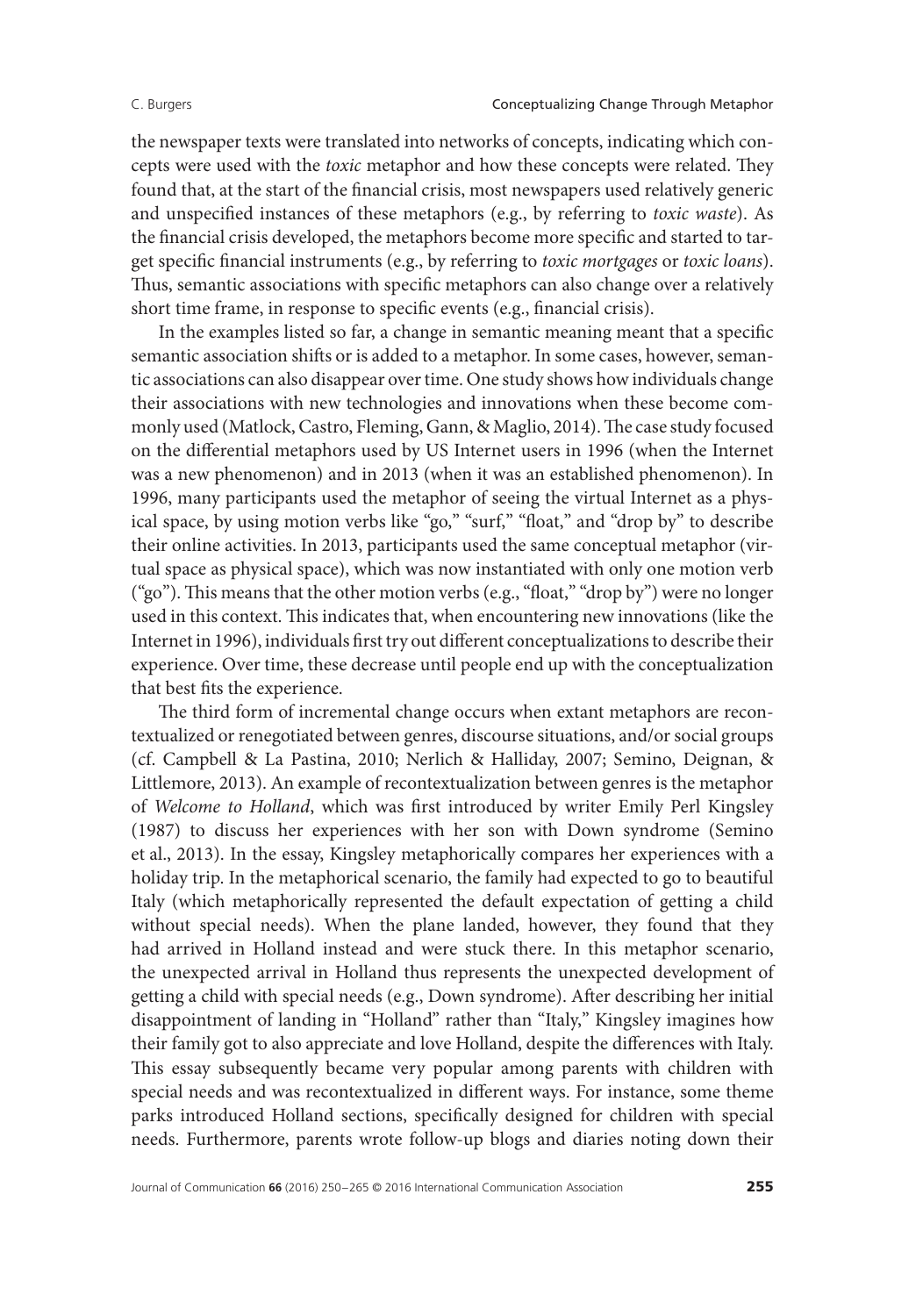experiences in "Holland," leading to various blog stories of parents describing their own visits to "Holland." In this way, the "Holland" metaphor was recontextualized in different ways in different genres and communicative situations beyond its first usage (Semino et al., 2013).

Yet, recontextualization of a metaphor occurs not only in the context of sensemaking but also in the context of political and social debates. For instance, the first *Apple iPhone* was metaphorically described as the "Jesus phone" (Campbell & La Pastina, 2010). This metaphor was subsequently used both by *Apple* enthusiasts and by *Apple* critics, albeit in a different way. *Apple* enthusiasts mainly used the religious metaphors to argue for canonization of the *iPhone*, even before it was officially introduced. Critics used the same metaphors in different ways, by suggesting a link between *Apple* fans and religious fanaticism. In this way, the same metaphor was used to talk about the *iPhone* introduction by both fans and critics, albeit with different semantic associations.

Finally, old metaphors can be used and revitalized to discuss new social phenomena and to give meaning to them. An example is the introduction of the Ethernet communication technology (i.e., a local area networks (LAN) system), which builds on the long-established metaphor of "ether" (Schaefer, 2013). The concept of ether has a long history (going back to antiquity) as a metaphor for a "mysterious, universal medium that connected everything on earth and beyond" (Schaefer, 2013, p. 2011). For instance, some 19th century physicists argued that ether was a substance through which energy and/or light flowed. While current developments in physics have shown this stance to be false, developers of (what is now known as) Ethernet technology used a comparison with ether when developing this communication technology. In doing so, the concept of ether was meant to communicate that the new technology had a metaphorical medium (the "ether") that carried information to all stations within the network. In this process, a concept from 19th-century physics ("ether") was used to explain the properties that a new and emerging communication technology was (supposed to) have. This means that the explicit choice of using an old and familiar metaphor when designing a new technology could help to ground the technological developments and to make clear which goals it wanted to achieve.

# **Fundamental change**

In incremental change, the meaning of extant metaphors changes. In contrast, fundamental change entails that old metaphors are replaced by new ones. This implies that speakers use other source domains to discuss the same social issue ("target domain"). Again, fundamental change can be both evolutionary and revolutionary. In the case of revolutionary fundamental change, the change can happen either as a response triggered by a specific event or as a deliberate choice made by social actors without connection to a specific event.

First, fundamental change can happen when old metaphors are slowly replaced by new ones over relatively long stretches of time. For instance, one study focuses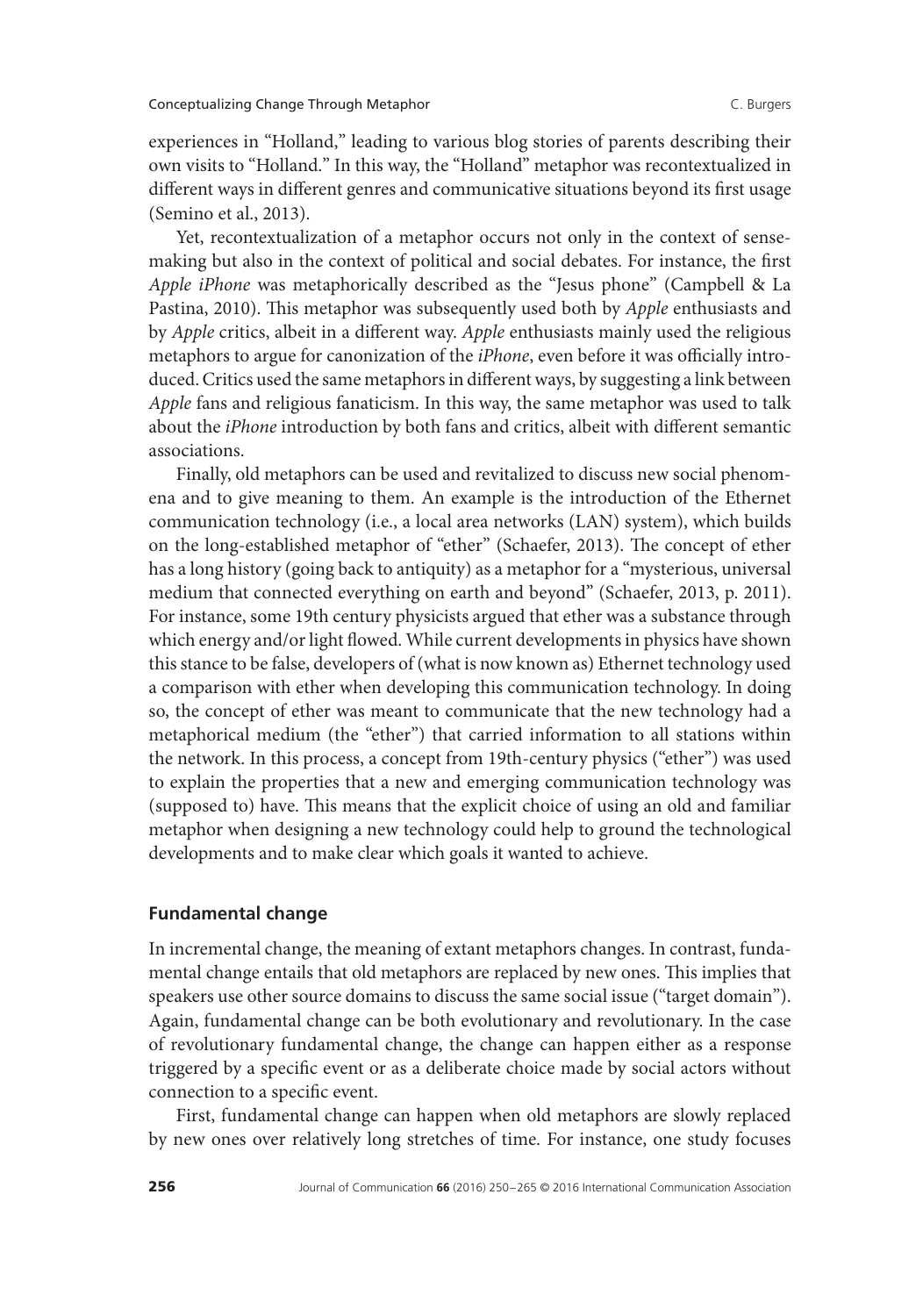on metaphors about (in)fertility in women (Jensen, 2015). Results show that, in the 17th and 18th centuries, the metaphorical expression of "barren" was used most often. This agricultural metaphor implicitly compares women's bodies to agricultural soil. The subtle implications of this metaphor are that, if a woman is unable to "bear fruit" (i.e., get children), this could be due to her personal responsibilities. In the 19th century, this metaphor was replaced with the metaphor of "sterile," referring to machinery. In this context, physicians have the most responsibility, because they are metaphorically portrayed as the "mechanics" who have to fix the "machine" (woman's body). This swap from "barren" to "sterile" thus not only changes the metaphor but also the implications of responsibility from the individual woman to medical professionals.

Such a change occurs slowly over a period of centuries, in response to slowly changing circumstances. Looking at a shorter time period, such swaps in metaphors can also be identified when adopting a lifespan perspective. For instance, people typically change the metaphors they use to describe their job over the course of their professional careers. A case study focusing on metaphors used by teachers asked experienced teachers to look back at their careers (Alger, 2009). At an early-career stage, these teachers generally used teacher-central metaphors focusing on the exchange of knowledge (e.g., teacher as "sage on a stage," students as "vessels to be filled with knowledge"). At a later career stage, these experienced teachers tended to use more student-oriented metaphors (e.g., teachers as "providers of tools" to enable learning). Such changes thus stem from the accumulation of knowledge and expertise over a longer time period.

In other cases, fundamental change can be revolutionary and occur as a response to a specific event or crisis. In the area of health communication, for instance, the sudden diagnosis of an illness can be such a personal crisis. Various studies show how patients metaphorically conceptualize both their illness and their recovery period, and how their sense of self shifts during the difficult illness period (e.g., Boylstein, Rittman, & Hinojosa, 2007; Gibbs & Franks, 2002; Palmer-Wackerly & Krieger, 2015). Boylstein et al. (2007) analyze the metaphors used by patients during recovery from stroke. One of their key findings was that patients often conceptualized their recovery process as a metaphorical war (e.g., by referring to personal battles to regain specific physical functions). These patients also reported greater depression during recovery, suggesting that the metaphors patients use to frame their recovery are closely related to their sense of self.

Yet, revolutionary fundamental change is not only a response to a specific event. It can be actively instigated by social actors on all levels of analysis. People may choose to change their individual metaphors at the microlevel. For instance, various academics have argued in favor of abandoning the war metaphor to describe the period of illness recovery and to replace this negative war metaphor with a more positive, patient-centered metaphor (Hurley, 2014; Macilwain, 2015). If individuals choose to abandon such negative metaphors, this may positively impact their personal wellbeing (cf., Hurley, 2014). Similarly, fundamental change can be instigated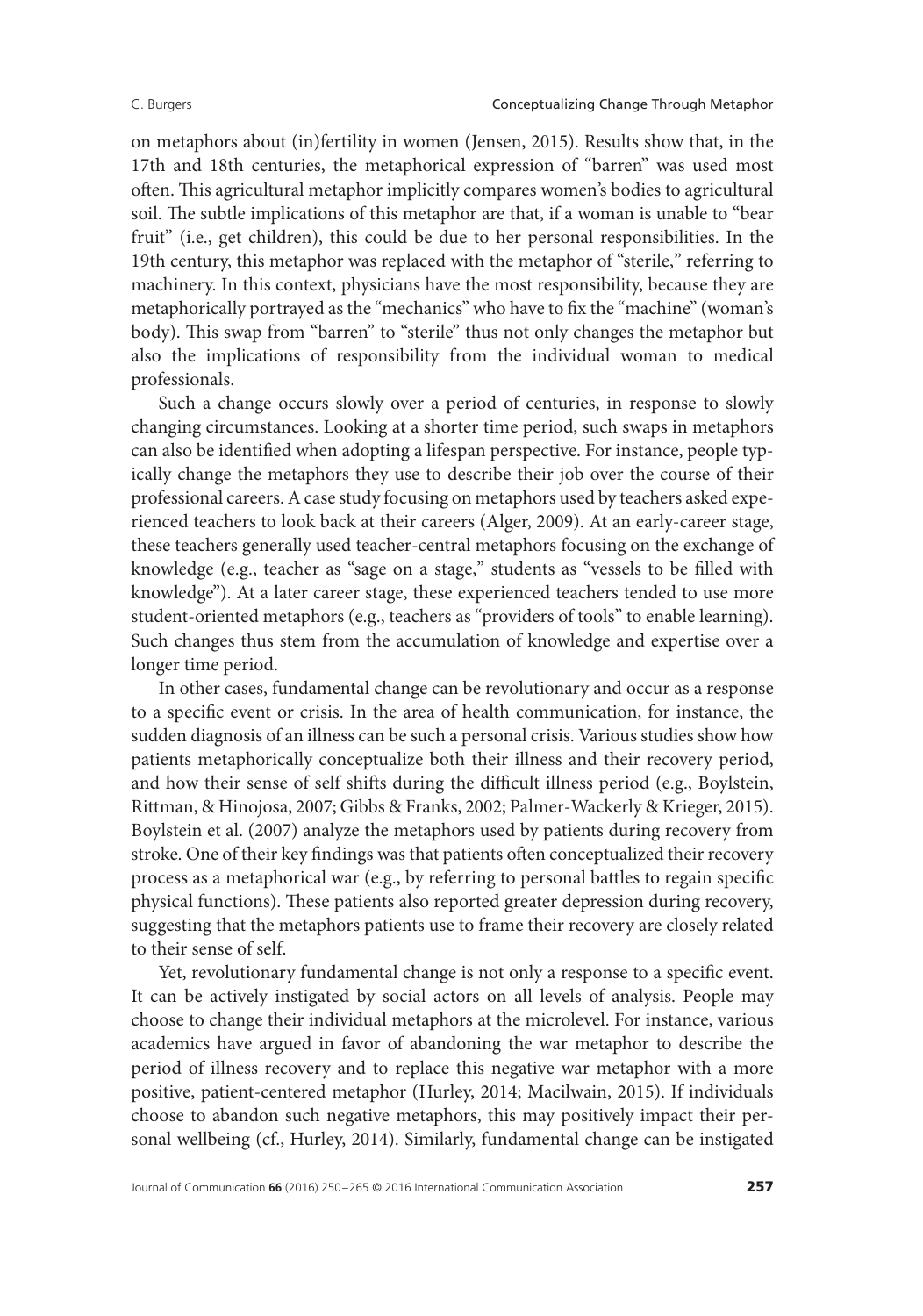when organizations initiate a strategic change and a reorganization at the mesolevel (e.g., Cornelissen et al., 2015; Gioia & Thomas, 1996; Gioia, Thomas, Clark, & Chittipeddi, 1994). In such situations, management of an organization decides that the organization needs to change course and introduces a new set of metaphors as a way to position the organization.

Finally, actors can try to change a social debate by means of a "call to action" at the macrolevel, bringing the use of specific metaphors to the forefront with the aim of change. An example can be found in, what was at the time of writing, the most recent ICA Presidential address. In his address, ICA President François Heinderyckx (2014) discusses the digital transition that is currently happening around the globe. He argues that regular media coverage of new online technologies is mostly framed in terms of positive, utopian values, suggesting that new technological development will mainly bring progress. Heinderyckx (2014) develops the argument that a metaphor of "digital enchantment" can best be used to characterize this process, in two ways. First, the word enchantment suggests positive aspects (e.g., something is evoked with magical qualities), which reflects how many people see new ICT developments. Second, the word also evokes negative qualities (*being under a spell*), which are reflected in the prominent position new technologies have in our daily lives and the ease with which people share private information online. Heinderyckx (2014) subsequently argues that an important task for communication scholars is to counter this metaphor of digital enchantment, by providing a counternarrative that incorporates both the positive and the negative aspects of the digital transition. In this way, a prominent scholar in our field took on fundamental revolutionary change through a call to action, using metaphor.

### **Change in communication**

Since metaphors can be used for any societal topic, they are also used to conceptualize communication. A clear example is provided by Krippendorff (1993), who argues that various theoretical models of communication are themselves of a metaphorical nature. For example, one important metaphor of communication he distinguishes is the *conduit* metaphor, which suggests that communication can *flow* through networks. In this conduit metaphor of communication, a communication wire is perceived as a "tube through which something could flow from a source to its sink, much like in a plumbing system" (Krippendorff, 1993, p. 6). In this communication metaphor, then, good communication is achieved when it flows instantly to its intended source, while bad communication occurs when the flow is in some way obstructed or blocked (e.g., through *noise*).

Thus, new communication technologies and developments can be placed within such existing frameworks, which are then amended to include the new communication technology ("incremental change") or they can be framed as something very different ("fundamental change"). For instance, the creators of Ethernet technology (Schaefer, 2013) based their ideas on the conduit metaphor of communication, and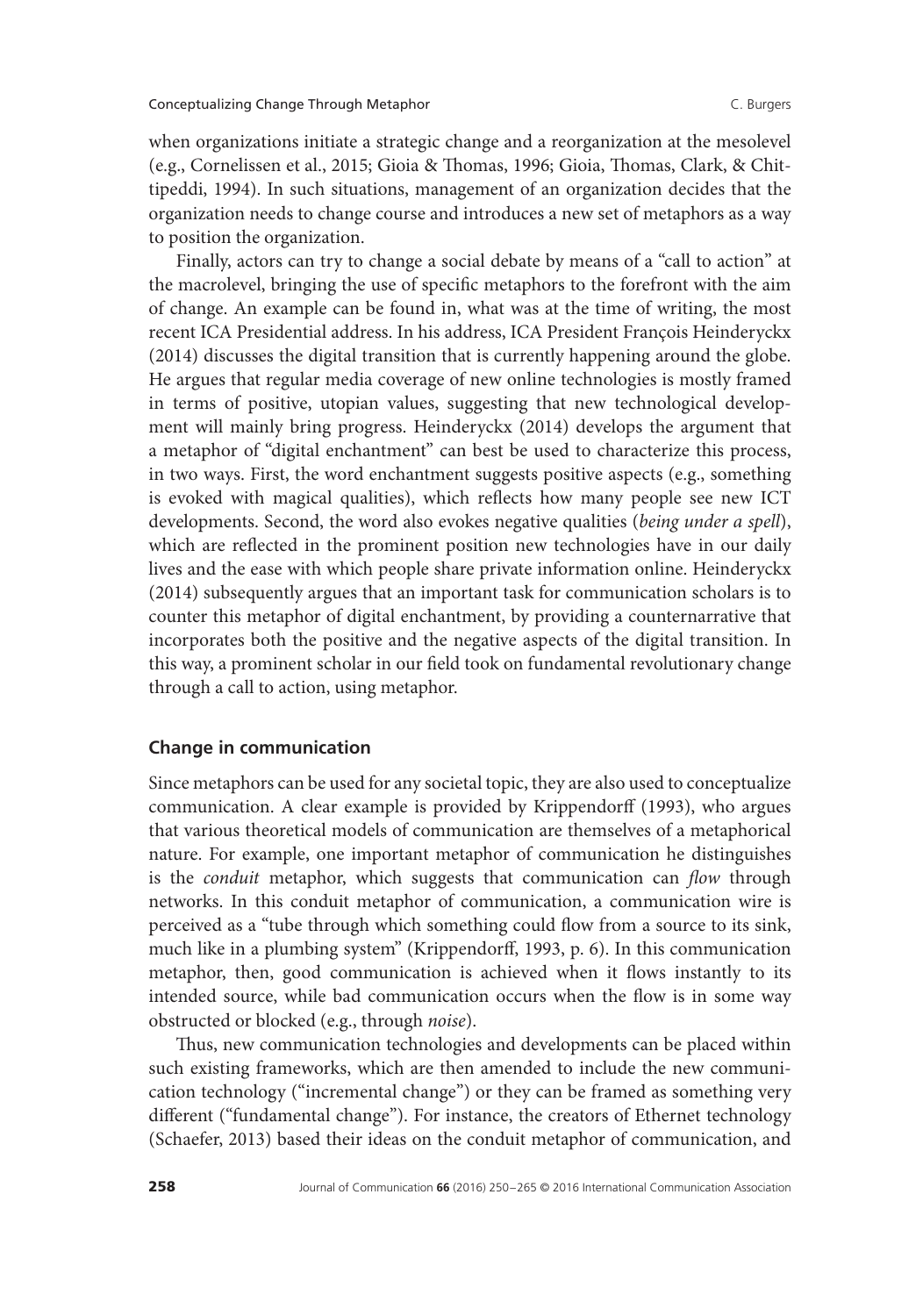metaphorically filled in the substance through which the information would flow through the network as "ether." Similarly, when the concept of "big data" was introduced, some speakers used the conceptual metaphor comparing big data to a "force of nature to be controlled" (Puschmann & Burgess, 2014). People using this metaphor discussed what they saw as "vast oceans of digital data" and the "coming data tsunami" (Puschmann & Burgess, 2014, p. 1698). Proponents of this metaphor thus presented a representation in such a way that it was clear that the amount of "fluid" (information) was so large that it would present problems for the existing communication networks to deal with. Both the Ethernet and the big data examples reflect incremental change in that communicators adapted the existing conduit metaphor to reflect the new communication development under discussion (LAN networks, big data).

Of course, it is possible to try to replace old metaphors with new ones in the light of new communication technologies (fundamental change). For instance, Puschmann and Burgess (2014) argue that when big data became more accepted, speakers switched to a second conceptual metaphor, seeing big data as nourishment or fuel to be consumed (e.g., we have to *take* it *all in*, *data-driven* decisions). In this metaphor, then, big data are seen as nourishment that is necessary for people and corporations to survive in the changing contemporary world, and the conduit metaphor is replaced with a food metaphor.

In communication theory, we have also seen challenges to classic metaphors of communication like the conduit metaphor. Pingree (2007), for instance, questions a presupposition of the conduit metaphor that information is already pre-existing before it is sent from the sender to the receiver. Instead, Pingree (2007) argues, senders (especially in spoken communication) seldom have a full-fledged idea of what they want to communicate. Thus, the creation of new information through the art of expressing is one element that is difficult to explain using classic metaphors of communication like the conduit metaphor. Consequently, Pingree (2007) suggests that new models of communication should replace these metaphoric models like the conduit metaphor and have more attention for the role of the expresser.

In sum, like other important societal topics, changes in communication and new media are often communicated through the use of specific metaphors, the details of which are filled in and amended as time progresses. For instance, the general conceptual metaphor of seeing the Internet as a physical space (Matlock et al., 2014) has opened up the opportunity to further specify the looks of this virtual space. Providing metaphoric details such as "geographic information" (e.g., vast oceans of data), specific locations on which to (make a) stand (e.g., platforms, Gillespie, 2010), and virtual actions with a direct equivalent in the real world (e.g., receiving mail) make it possible for communicators to deal with such important and profound changes in communication practices.

# **Methods of research and types of data**

The examples listed in the previous sections give an overview of a variety of studies conceptualizing change in communication through metaphor from different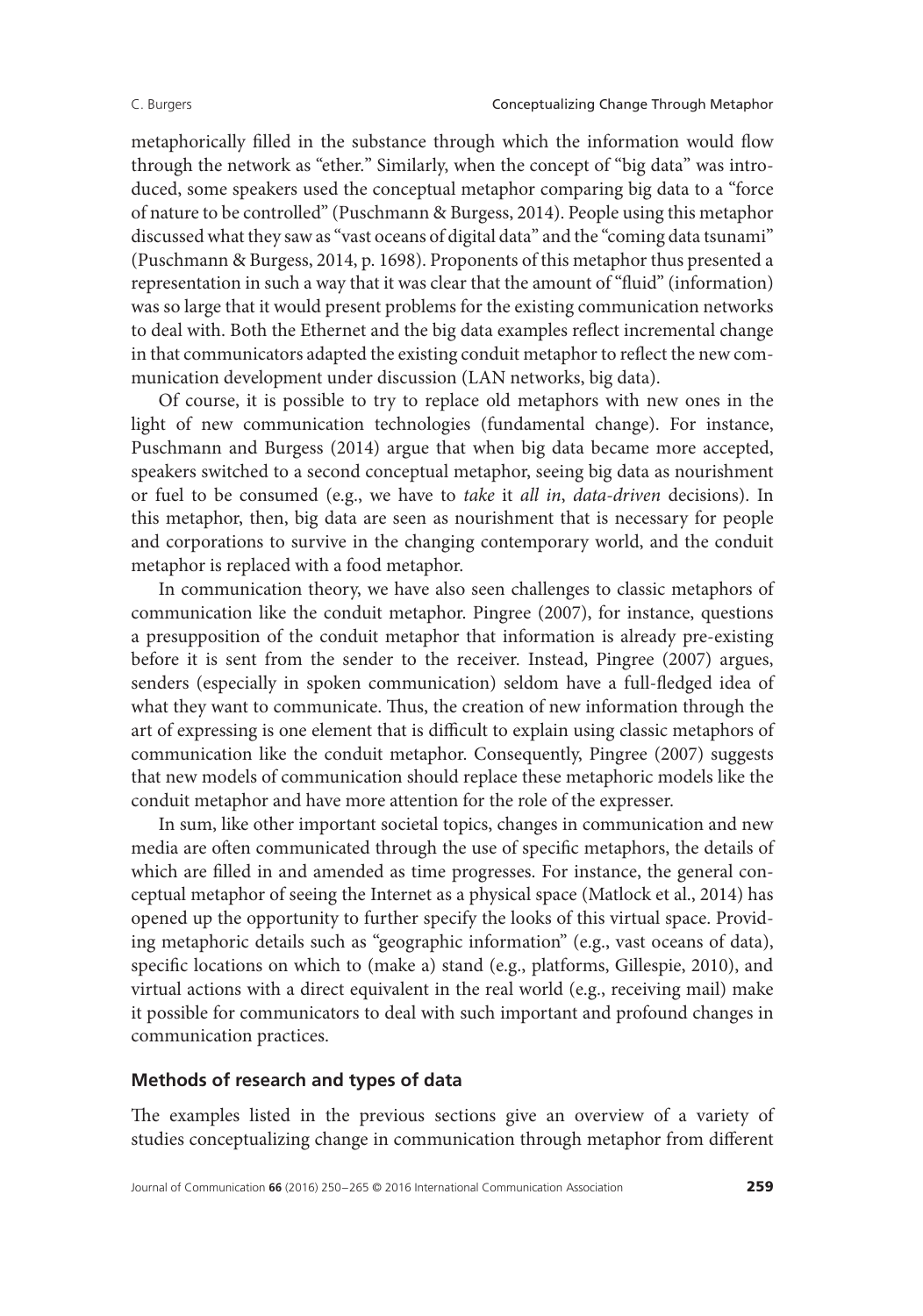theoretical and methodological backgrounds. When looking at the type of data used to model such changes, researchers typically use either natural-language data or elicited data (and sometimes a combination).

In analyses of natural language data, communication scholars have used data from different types of sources. To give some examples: Scholars interested in microlevel processes have used unpublished personal memoirs (Fixsen, 2016), published autobiographical memoirs (El Refaie, 2014), or online data (e.g., web forums; Bates, 2015; Hellsten, 2003) as case studies to be analyzed. Scholars interested in mesolevel processes have used organizational documents (Cheng & Ho, in press; Tourish & Hargie, 2012). Scholars focusing on macrolevel processes, finally, have often used policy documents (e.g., Shaw & Nerlich, 2015) or media content (e.g., newspaper reports; Charteris-Black & Musolff, 2003; Nerghes et al., 2015; O'Mara-Shimek, Guillén-Parra, & Ortega-Larrea, 2015).

In analyses of elicited data, communication scholars take the initiative to elicit data from specific individuals. One way of doing so is by conducting personal interviews (e.g., Boylstein et al., 2007; Gibbs & Franks, 2002) or large-scale surveys (Alger, 2009; Matlock et al., 2014; McAdams et al., 2008) with selected individuals. In such studies, these interviews are requested to discuss the topic at hand freely. Subsequently, the transcripts of these interviews are coded for the types of metaphors that are used.

Finally, some scholars focus on the usage, evolution, and response to specific (preselected) metaphors.This can be both the case in studies focusing on natural-language (e.g., Campbell & La Pastina, 2010; Musolff, 2014) and elicited data (e.g., in the case of experiments, Burgers et al., 2015; Keefer, Landau, Sullivan, & Rothschild, 2014). Other studies survey the field and map how the general usage of metaphors has changed over a (preselected) time period (e.g., Alger, 2009; Charteris-Black & Musolff, 2003; Gibbs & Franks, 2002). In the latter approach, then, scholars do not start from a specific metaphor, but rather from the data to determine which types of metaphors are in usage to discuss a particular topic at a particular time.

A specific example to model how preselected metaphors impact change using elicited data is by conducting experiments (e.g., Burgers et al., 2015; Keefer et al., 2014; Parrott & Smith, 2014; Williams, Davidson, & Yochim, 2011). In such experimental set-ups, the independent variable typically contains a variation in the metaphor to which participants are exposed. That is, a specific metaphor is contrasted with a nonmetaphorical control (e.g., Burgers et al., 2015; Keefer et al., 2014), with another metaphor to describe the same issue (e.g., Parrott & Smith, 2014), or with both (e.g., Reijnierse, Burgers, Krennmayr, & Steen, 2015). This experimental method has the advantage that responses to specific metaphors on specific dependent variables of interest can be measured.

While much progress has been made in recent years on the role of metaphor as a tool for conceptualizing change in communication, challenges still remain to be addressed in future research. The variety of methods used also suggests that various scholars identify metaphors in different ways using different methods. This may be problematic because of two reasons. First, important characteristics of scientific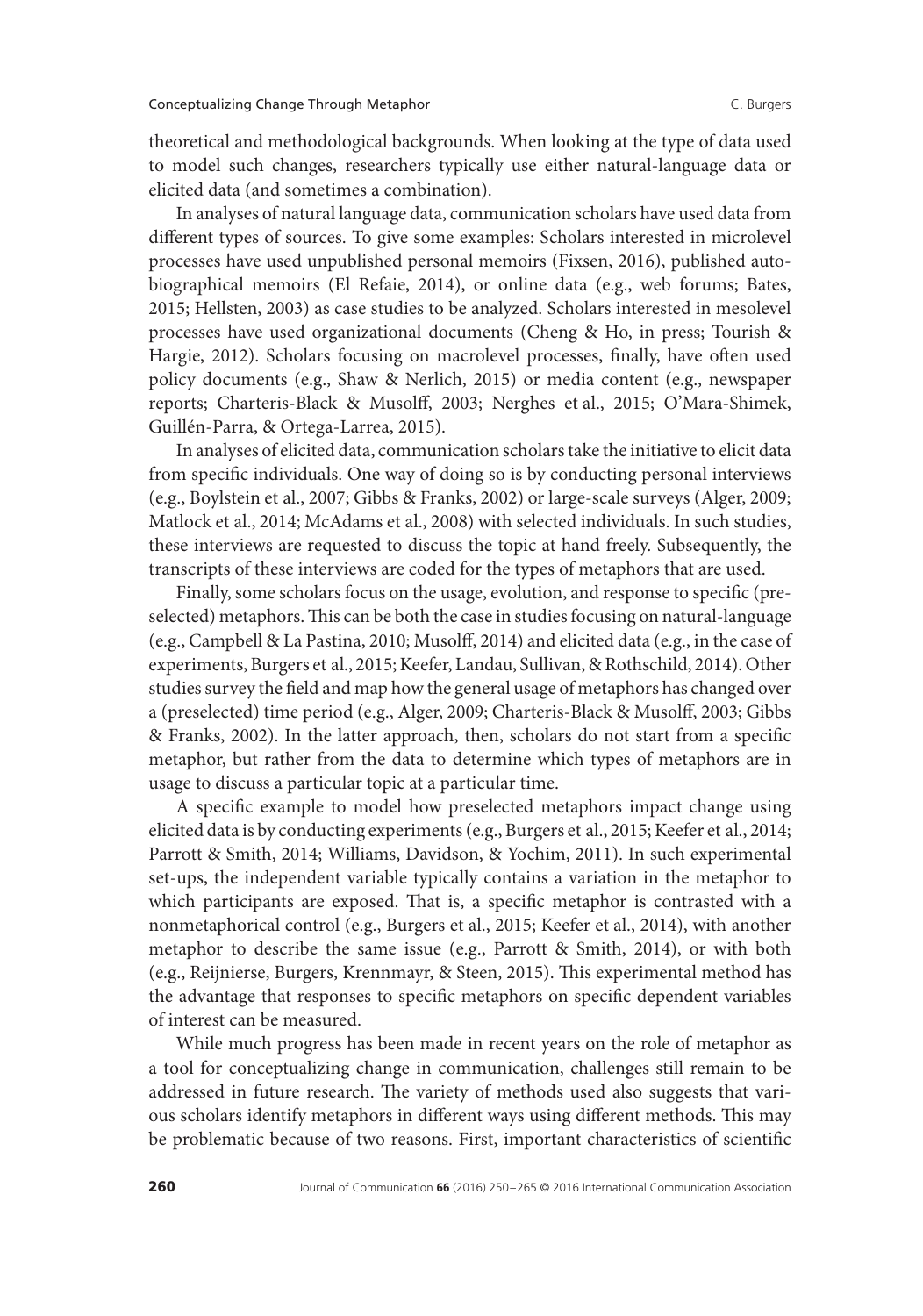research relate to comparability, reliability, and validity, which is why various scholars have called for a standard, reliable, and valid method of metaphor identification (Pragglejaz Group, 2007; Steen et al., 2010b). Second, interpretation and reinterpretation of discourse by researchers may in itself also lead to change, in that researchers' reinterpretation may be different from the experience of the speakers in the discourse (Manhas & Oberle, 2015). To make identification of metaphors as objective as possible, current identification procedures like the Metaphor Identification Procedure (MIP, Pragglejaz Group, 2007) and its updated version MIP-VU (Steen et al., 2010b) suggest using standardized reference works (e.g., dictionaries) as aids when identifying metaphors. In order to push this research field further, such methodological issues related to the measure and identification of metaphors should remain on the academic agenda. After all, using standardized measures makes it easier to compare and contrast different studies using different topics on different levels of analyses and reduces bias of individual researchers.

A second challenge is related to the use of metaphors in discourse. A recent debate is on the notion of deliberate metaphor (Steen, 2011), involving the issue when metaphors are used to introduce alternative and different perspectives. According to Steen (2011, p. 37), a deliberate metaphor is an "overt invitation on the part of the sender for the addressee to step outside the dominant target domain of the discourse and look at it from an alien source domain." The notion of metaphor deliberateness suggests that some metaphors are used to introduce alternative perspectives, while other metaphors do not serve such a function.The notion if and when metaphors are used deliberately is a topic of hot debate (compare Steen, 2011, 2015, to Gibbs, 2015a, 2015b), the outcome of which can have important ramifications for the approaches detailed above.

# **Conclusion**

The variety of studies shows that metaphor research as a way to model change in communication is widespread in our discipline.While some researchers study metaphor at a microlevel, for example, by studying personal memoirs (e.g., El Refaie, 2014; Fixsen, 2016), others study how important societal topics like the financial crisis or the EU are metaphorically described, explained, and legitimized (e.g., Musolff, 2000; Nerghes et al., 2015). As different as these approaches are, most of them start from one of the basic premises of CMT (Lakoff & Johnson, 1980/2003): that metaphors are an integral aspect of thought. Modeling how metaphors shift, and are recontextualized and/or replaced, is thus a fruitful approach to model how individuals and organizations deal with institutional and social change.

The examples illustrated above show that metaphor changes can come in different forms. Focusing on evolutionary change, metaphors may shift meaning over time (Musolff, 2014) by acquiring new (Nerghes et al., 2015) or losing old, deficient semantic associations (Matlock et al., 2014), or be replaced entirely (Jensen, 2015). Focusing on revolutionary change, external circumstances can trigger the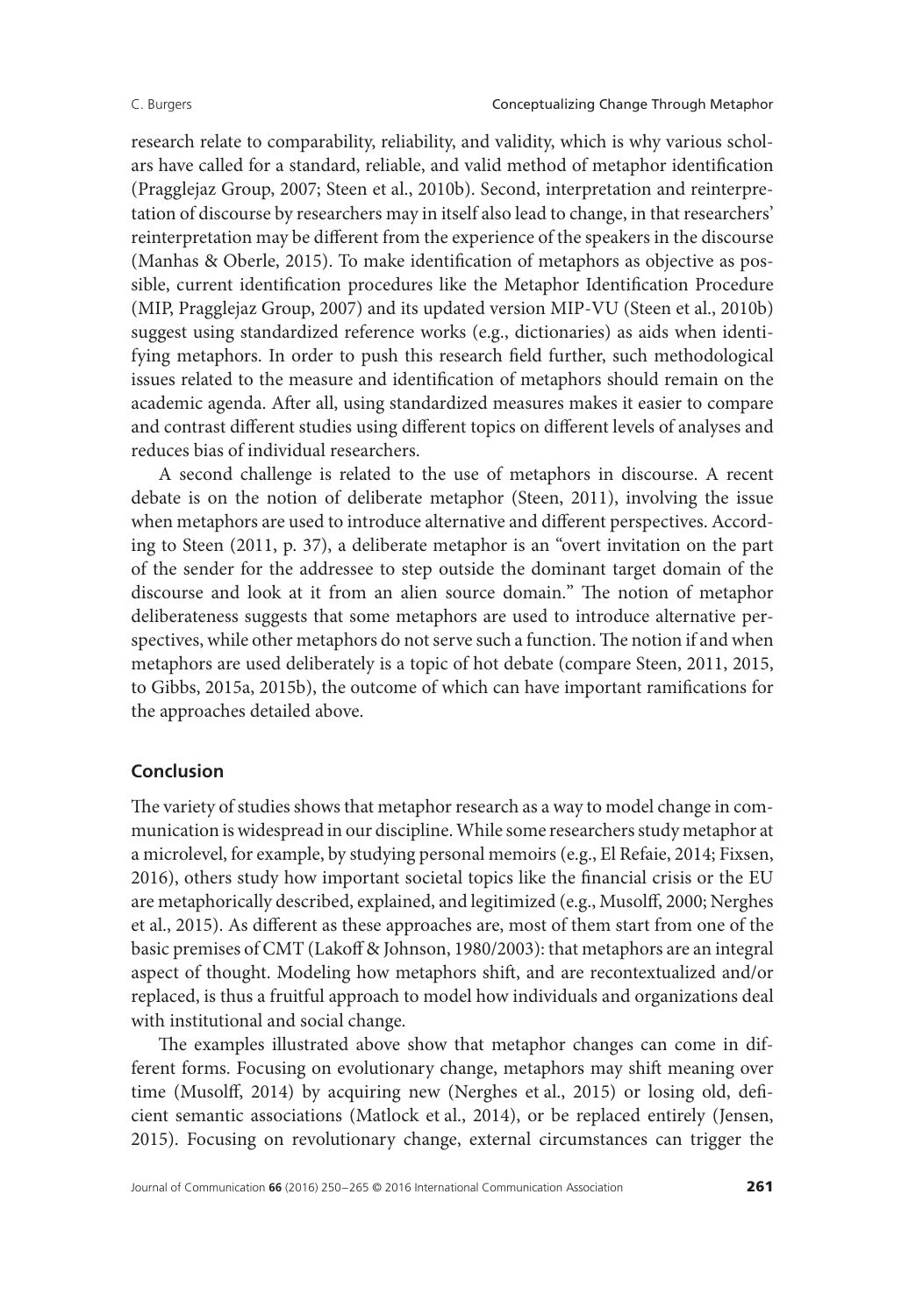rise or replacement of metaphors (Campbell & La Pastina, 2010), but individuals or institutions may also make the deliberate and explicit decision to reject and/or replace old metaphors (Hurley, 2014).

Because metaphors can be used to discuss any phenomenon, a metaphor-based approach has the advantage that it can be applied to communication issues across levels of analysis (micro, meso, macro) and topics. A focus on the usage, change, and effects of metaphors may thus help to uncover both similarities and differences between communication processes in such different domains. I hope that this essay may serve as a catalyst for communication scholars of various methodological backgrounds interested in institutional and/or social change to start or to continue the discussion on metaphor usage.

# **Acknowledgments**

The writing of this article was supported by the Netherlands Organisation for Scientific Research (NWO VENI grant 275-89-020, www.nwo.nl).

# **References**

- Alger, C. L. (2009). Secondary teachers' conceptual metaphors of teaching and learning: Changes over the career span. *Teaching and Teacher Education*, **25**(5), 743–751. doi:10.1016/j.tate.2008.10.004.
- Armenakis, A. A., & Bedeian, A. G. (1992). The role of metaphors in organizational change: Change agent and change target perspectives. *Group & Organization Management*, **17**(3), 242–248. doi:10.1177/1059601192173003.
- Bates, C. F. (2015). "I am a waste of breath, of space, of time." Metaphors of self in a pro-anorexia group. *Qualitative Health Research*, **25**(2), 189–204. doi:1049732314550004.
- Bowdle, B. F., & Gentner, D. (2005). The career of metaphor. *Psychological Review*, **112**(1), 193–216. doi:10.1037/0033-295X.112.1.193.
- Boylstein, C., Rittman, M., & Hinojosa, R. (2007). Metaphor shifts in stroke recovery. *Health Communication*, **21**(3), 279–287. doi:10.1080/10410230701314945.
- Burgers, C., Konijn, E. A., Steen, G. J., & Iepsma, M. A. R. (2015). Making ads less complex, yet more creative and persuasive: The effects of conventional metaphors and irony in print advertising. *International Journal of Advertising*, **34**(3), 515–532. doi:10.1080/02650487.2014.996200.
- Calhoun, C. (2011). Communication as social science (and more). *International Journal of Communication*, **5**, 1479–1495.
- Campbell, H. A., & La Pastina, A. C. (2010). How the iPhone became divine: New media, religion and the intertextual circulation of meaning. *New Media & Society*, **12**(7), 1191–1207. doi:10.1177/1461444810362204.
- Charteris-Black, J., & Musolff, A. (2003). 'Battered hero' or 'innocent victim'? A comparative study of metaphors for euro trading in British and German financial reporting. *English for Specific Purposes*, **22**(2), 153–176. doi:10.1016/S0889-4906(02)00012-1.
- Cheng, W., & Ho, J. (in press). A corpus study of bank financial analyst reports: Semantic fields and metaphors. *International Journal of Business Communication*. doi:10.1177/2329488415572790.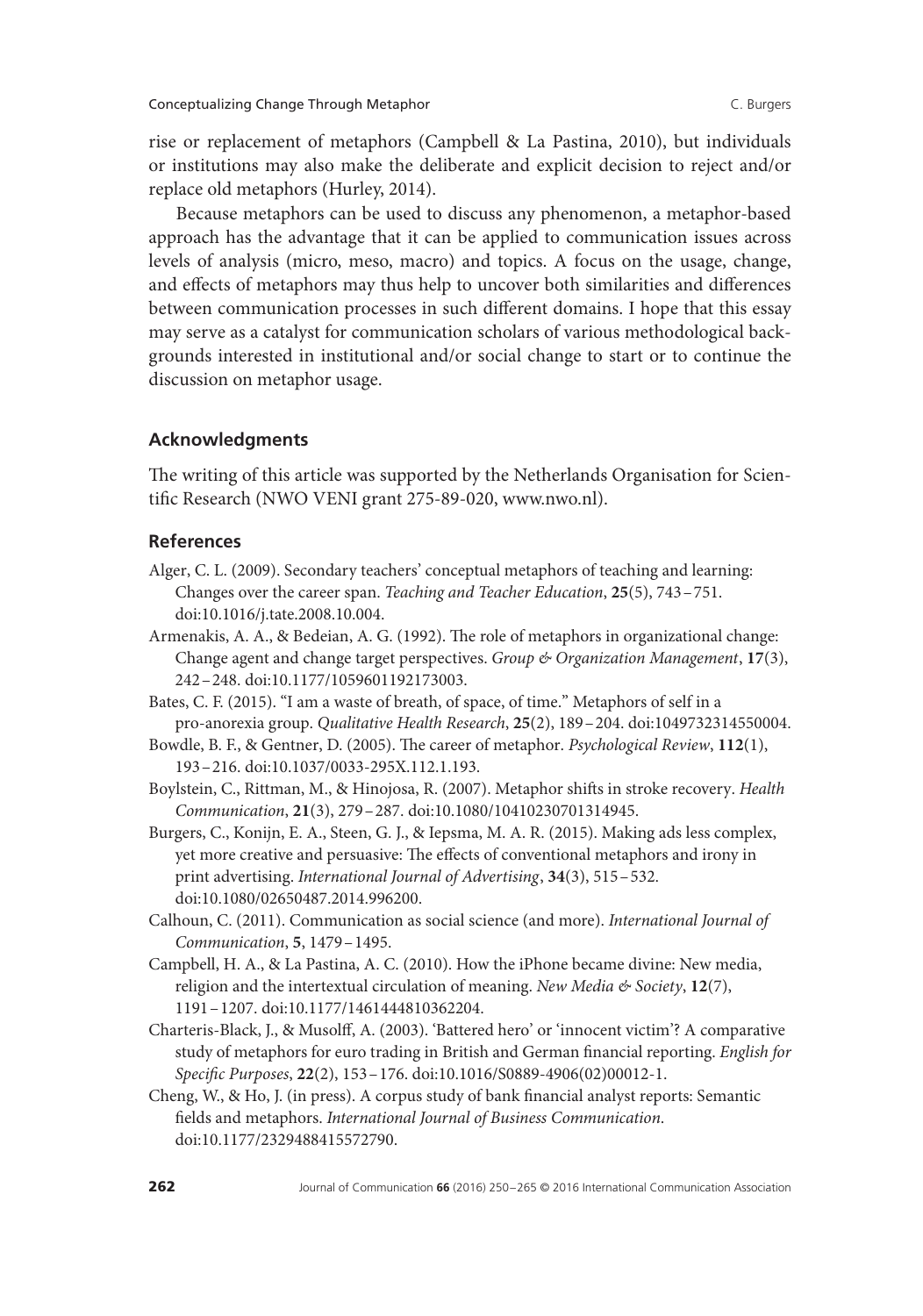- Cornelissen, J. P., Durand, R., Fiss, P. C., Lammers, J. C., & Vaara, E. (2015). Putting communication front and center in institutional theory and analysis. *Academy of Management Review*, **40**(1), 10–27. doi:10.5465/amr.2014.0381.
- El Refaie, E. (2014). Looking on the dark and bright side: Creative metaphors of depression in two graphic memoirs. *Auto/Biography*, **29**(1), 149–174. doi:10.1080/08989575.2014.921989.
- Fixsen, A. M. (2016). "I'm not waving, I'm drowning": An auto-ethnographical exploration of biographical disruption and reconstruction during recovery from prescribed benzodiazepine use. *Qualitative Health Research*, **26**(4), 466–481. doi:10.1177/1049732315576496.
- Gibbs, R. W., Jr. (2015a). Does deliberate metaphor theory have a future? *Journal of Pragmatics*, **90**, 73–76. doi:10.1016/j.pragma.2015.03.016.
- Gibbs, R. W., Jr. (2015b). Do pragmatic signals affect conventional metaphor understanding? A failed test of deliberate metaphor theory. *Journal of Pragmatics*, **90**, 77–87. doi:10.1016/j.pragma.2015.05.021.
- Gibbs, R. W., Jr., & Franks, H. (2002). Embodied metaphor in women's narratives about their experiences with cancer. *Health Communication*, **14**(2), 139–165. doi:10.1207/S15327027HC1402\_1.
- Gillespie, T. (2010). The politics of 'platforms'. *New Media & Society*, **12**(3), 347–364. doi:10.1177/1461444809342738.
- Gioia, D. A., & Thomas, J. B. (1996). Identity, image, and issue interpretation: Sensemaking during strategic change in academia. *Administrative Science Quarterly*, **41**(3), 370–403. doi:10.2307/2393936.
- Gioia, D. A., Thomas, J. B., Clark, S. M., & Chittipeddi, K. (1994). Symbolism and strategic change in academia: The dynamics of sensemaking and influence. *Organization Science*, **5**(3), 363–383. doi:10.1287/orsc.5.3.363.
- Giora, R., Fein, O., Kronrod, A., Elnatan, I., Shuval, N., & Zur, A. (2004). Weapons of mass distraction: Optimal innovation and pleasure ratings. *Metaphor and Symbol*, **19**(2), 115–141. doi:10.1207/s15327868ms1902\_2.
- Glucksberg, S., & McGlone, M. S. (1999). When love is not a journey: What metaphors mean. *Journal of Pragmatics*, **31**(12), 1541–1558. doi:10.1016/S0378-2166(99)00003-X.
- Greenwood, R., & Hinings, C. R. (1996). Understanding radical organizational change: Bringing together the old and the new institutionalism. *Academy of Management Review*, **21**(4), 1022–1054. doi:10.5465/AMR.1996.9704071862.
- Heinderyckx, F. (2014). Reclaiming the high ground in the age of onlinement. *Journal of Communication*, **64**(6), 999–1014. doi:10.1111/jcom.12130.
- Hellsten, I. (2003). Focus on metaphors: The case of "Frankenfood" on the Web. *Journal of Computer-Mediated Communication*, **8**(4). doi:10.1111/j.1083-6101.2003.tb00218.x.
- Hoeken, H., Swanepoel, P., Saal, E., & Jansen, C. (2009). Using message form to stimulate conversations: The case of tropes. *Communication Theory*, **19**(1), 49–65. doi:10.1111/j.1468-2885.2008.01332.x.
- Hurley, K. E. (2014). To fight, or not to fight: A cancer psychotherapist with cancer confronts the battle metaphor. *Women & Therapy*, **37**(3–4), 311–318. doi:10.1080/02703149.2014.897556.
- Isaacson, W. (2014). *The innovators: How a group of hackers, geniuses, and geeks created the digital revolution*. New York, NY: Simon & Schuster.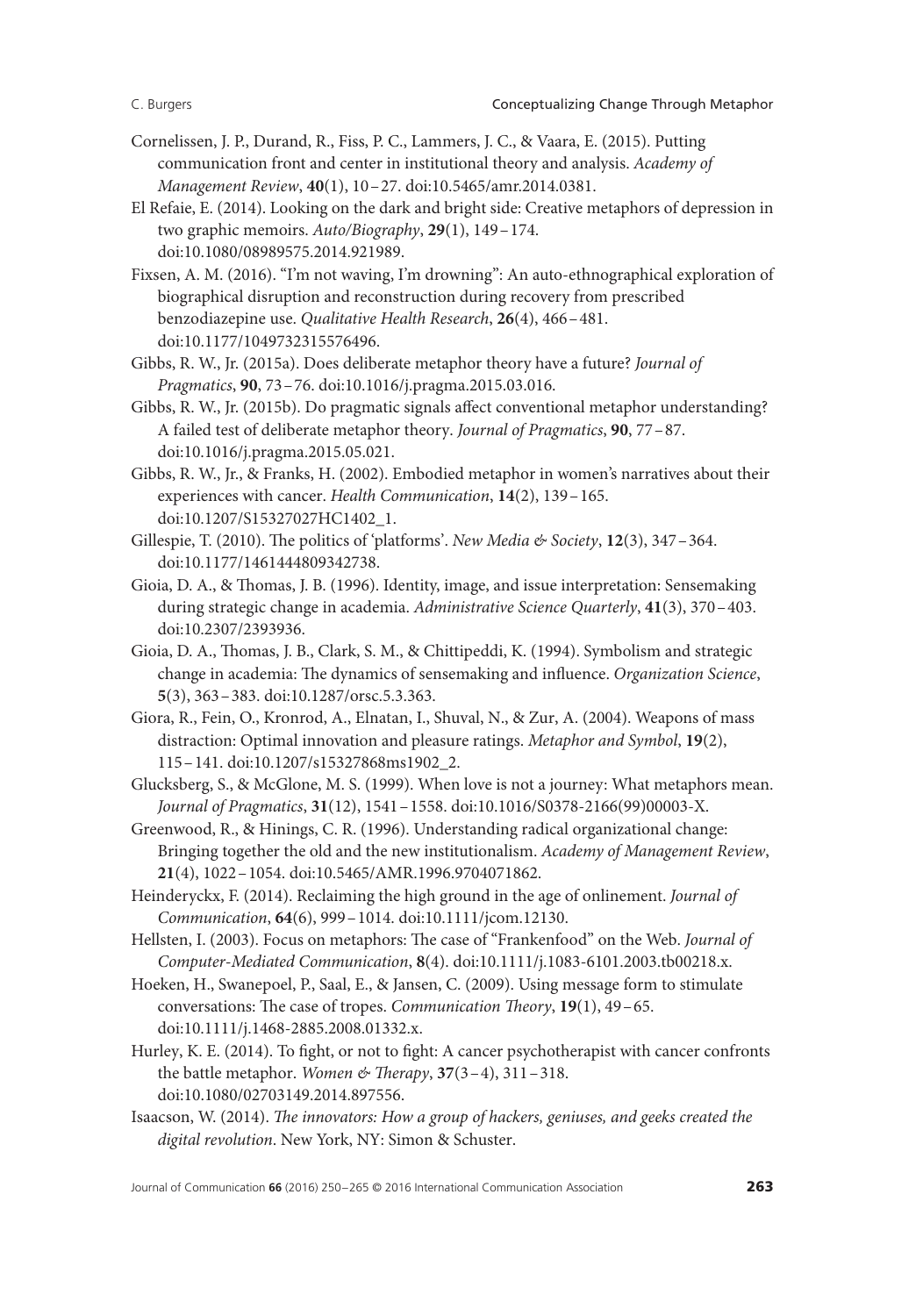- Jensen, R. E. (2015). From barren to sterile: The evolution of a mixed metaphor. *Rhetoric Society Quarterly*, **45**(1), 25–46. doi:10.1080/02773945.2014.957413.
- Keefer, L. A., Landau, M. J., Sullivan, D., & Rothschild, Z. K. (2014). Embodied metaphor and abstract problem solving: Testing a metaphoric fit hypothesis in the health domain. *Journal of Experimental Social Psychology*, **55**, 12–20. doi:10.1016/j.jesp.2014.05.012.
- Krippendorff, K. (1993). Major metaphors of communication and some constructivist reflections on their use. *Cybernetics & Human Knowing*, **2**(1), 3–25.
- Lakoff, G., & Johnson, M. (1980/2003). *Metaphors we live by*. Chicago, IL: The University of Chicago Press.
- Macilwain, C. (2015). Change the cancer conversation. *Nature*, **520**(7545), 7. doi:10.1038/520007a.
- Manhas, K. P., & Oberle, K. (2015). The ethics of metaphor as a research tool. *Research Ethics*, **11**(1), 42–51. doi:10.1177/1747016114523421.
- Matlock, T., Castro, S. C., Fleming, M., Gann, T. M., & Maglio, P. P. (2014). Spatial metaphors of web use. *Spatial Cognition & Computation*, **14**(4), 306–320. doi:10.1080/13875868.2014.945587.
- McAdams, D. P., Albaugh, M., Farber, E., Daniels, J., Logan, R. L., & Olson, B. (2008). Family metaphors and moral intuitions: How conservatives and liberals narrate their lives. *Journal of Personality and Social Psychology*, **95**(4), 978–990. doi:10.1037/a0012650.
- Musolff, A. (2000). Political imagery of Europe: A house without exit doors? *Journal of Multilingual and Multicultural Development*, **21**(3), 216–229. doi:10.1080/01434630008666402.
- Musolff, A. (2006). Metaphor scenarios in public discourse. *Metaphor and Symbol*, **21**(1), 23–38. doi:10.1207/s15327868ms2101\_2.
- Musolff, A. (2014). Metaphorical parasites and "parasitic" metaphors: Semantic exchanges between political and scientific vocabularies. *Journal of Language and Politics*, **13**(2), 218–233. doi:10.1075/jlp.13.2.02mus.
- Nerghes, A., Hellsten, I., & Groenewegen, P. (2015). A toxic crisis: Metaphorizing the financial crisis. *International Journal of Communication*, **9**, 106–132.
- Nerlich, B., & Halliday, C. (2007). Avian flu: The creation of expectations in the interplay between science and the media. *Sociology of Health & Illness*, **29**(1), 46–65. doi:10.1111/j.1467-9566.2007.00517.x.
- O'Mara-Shimek, M., Guillén-Parra, M., & Ortega-Larrea, A. (2015). Stop the bleeding or weather the storm? Crisis solution marketing and the ideological use of metaphor in online financial reporting of the stock market crash of 2008 at the New York Stock Exchange. *Discourse & Communication*, **9**(1), 103–123. doi:10.1177/1750481314556047.
- Palmer-Wackerly, A. L., & Krieger, J. L. (2015). Dancing around infertility: The use of metaphors in a complex medical situation. *Health Communication*, **30**(6), 612–621. doi:10.1080/10410236.2014.888386.
- Parrott, R., & Smith, R. A. (2014). Defining genes using "blueprint" versus "instruction" metaphors: Effects for genetic determinism, response efficacy, and perceived control. *Health Communication*, **29**(2), 137–146. doi:10.1080/10410236.2012.729181.
- Pingree, R. J. (2007). How messages affect their senders: A more general model of message effects and implications for deliberation. *Communication Theory*, **17**(4), 439–461. doi:10.1111/j.1468-2885.2007.00306.x.
- Pragglejaz Group (2007). MIP: A method for identifying metaphorically used words in discourse. *Metaphor and Symbol*, **22**(1), 1–39. doi:10.1080/10926480709336752.